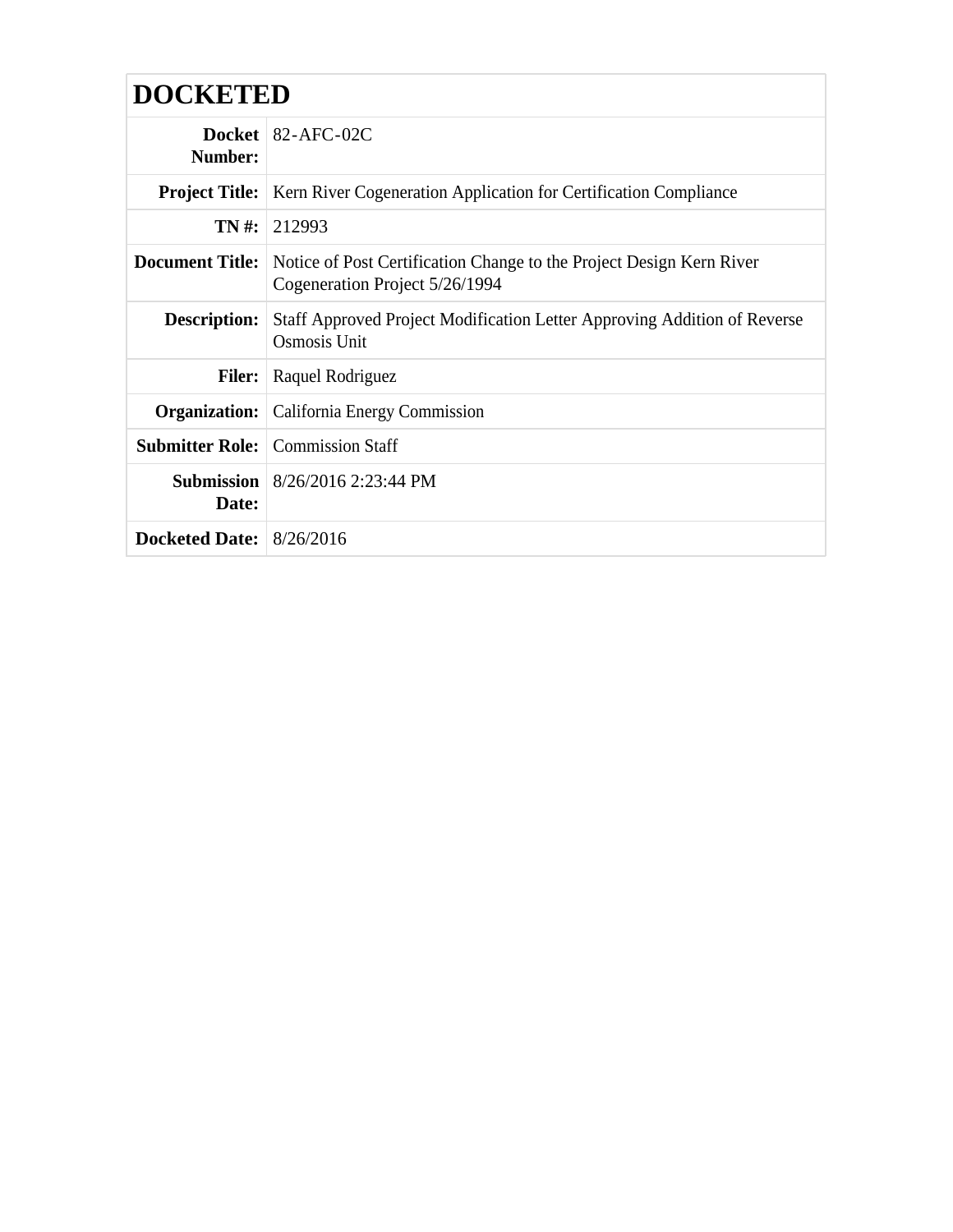CALIFORNIA ENERGY COMMISSION 1516 NINTH STREET **SACRAMENTO, CA 95814-5512** 

#### PETE WILSON. *Governor*

 $82-AFC-2C$ CALIF. ERERGY COMMIS

# NOTICE OF POST-CERTIFICATION CHANGE TO THE PROJECT DESIGN KERB RIVER COGEHERATION PROJECT 82-AFC-2

**MAY 271994** 

RECEIVED IN DOCKETS

The purpose of this notice is to inform you that the Kern River<br>Cogeneration Company (Kern River) has notified the Energy Cogeneration Company (Kern River) has notified commission (Commission) that it will make a project design change. Pursuant to Title 20, California Code of Regulations, Section 1769 Commission approval is not required if Commission staff determines that the change does not affect a condition, does not cause a significant effect on the environment, and does not cause the project to be out of compliance with any applicable laws, ordinances, regulations or standards.

Staff has made the determination required pursuant to section 1769. Any person may file an objection to staff's determination within 14 days of service of this notice on the grounds that the project design change does not meet the criteria set forth in section 1769. If no objection is filed, no further Commission action will be taken other than placing the project design change in the project file.

#### PROJECT DESIGN CHANGE

In the current project design, the power plant's demineralizer system uses caustic and sulfuric acid to purify water before it is used for control of oxides of nitrogen  $(NO_x)$ . The demineralized water is necessary to prevent degradation and damage to the piping and the turbine blades.

In the design change, Kern River proposes to install a reverse<br>osmosis unit (unit) ahead of the demineralizer system. The unit osmosis unit (unit) ahead of the demineralizer system. will pretreat the water by removing nearly all of the solids before it reaches the demineralizer. The demineralizer will be downstream from the unit and will give a finish cleaning or "polishing" to the water. The pretreatment will increase the useful life of the The pretreatment will increase the useful life of the chemicals in the demineralizer and thereby lengthen the period between regeneration from once every 1.5 days to approximately once<br>every 8 days. No increase in generating capacity is needed to No increase in generating capacity is needed to operate the unit.

Installation of the unit should reduce caustic use by approximately 93%, from 1, 103 to 79 tons per year, and sulfuric acid use by approximately 84%, from 1,508 to 246 tons per year. Annual diesel truck deliveries for caustic will be reduced by approximately 93%, from 89 to 7, and deliveries for sulfuric acid will be reduced by approximately 84%, from 61 to 10. In addition, there will be an increase in equipment life and a reduction in employee exposure to hazardous chemicals.

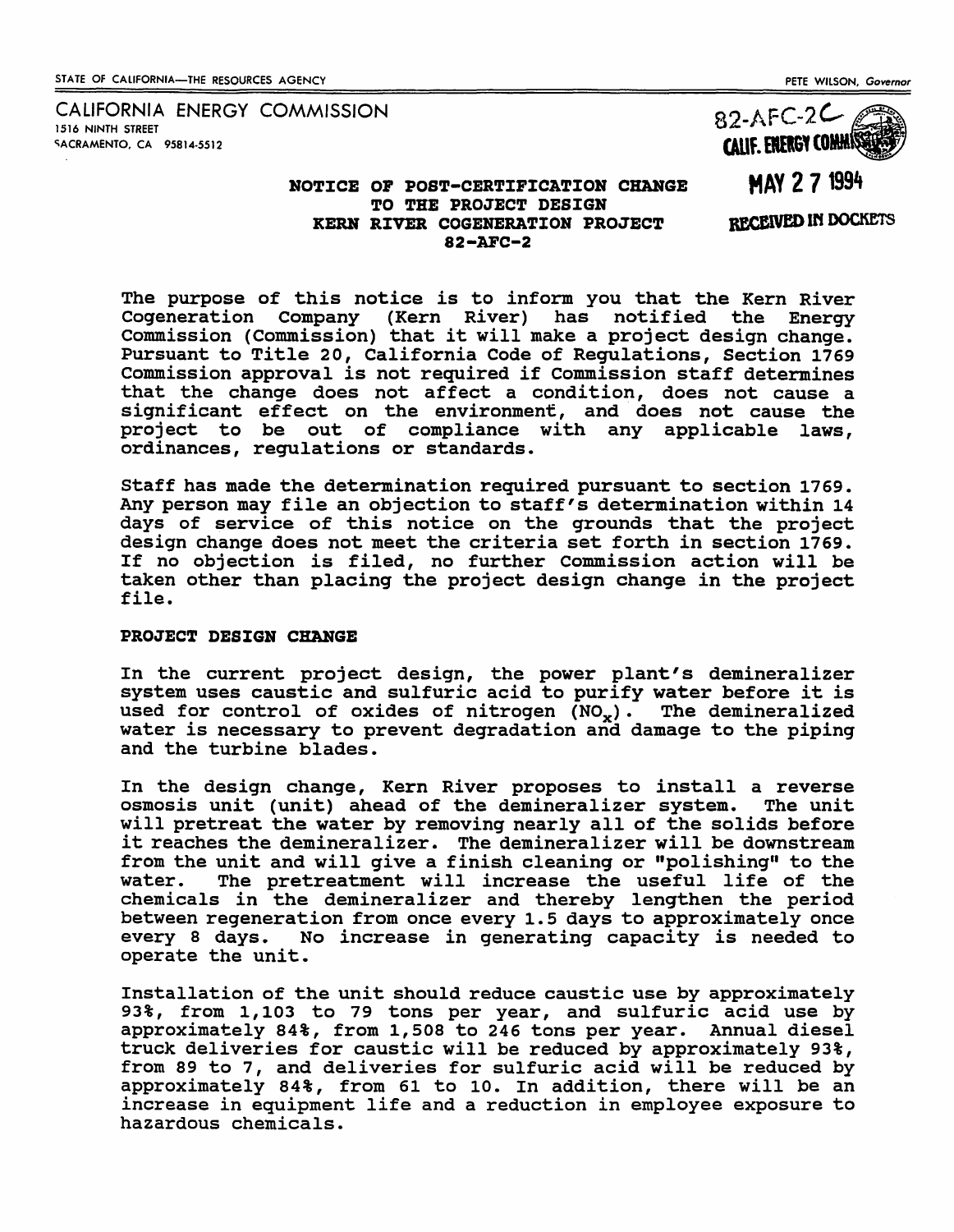

# NOTICE OF POST-CERTIFICATION CHANGE TO THE PROJECT DESIGN KERN RiVER COGENERATiON PROJECT 82-AFC-2

The purpose of this notice is to inform you that the Kern River<br>Cogeneration Company (Kern River) has notified the Energy Cogeneration Company (Kern River) has notified Commission (Commission) that it will make a project design change. Pursuant to Title 20, California Code of Regulations, Section 1769 Commission approval is not required if Commission staff determines that the change does not affect a condition, does not cause a significant effect on the environment, and does not cause the project to be out of compliance with any applicable laws, ordinances, regulations or standards.

Staff has made the determination required pursuant to section 1769. Any person may file an objection to staff's determination within 14 days of service of this notice on the grounds that the project design change does not meet the criteria set forth in section 1769. If no objection is filed, no further Commission action will be taken other than placing the project design change in the project file.

# PROJECT D2SiGN CHANGE

COORDINATION SHEET

In the current project design, the power plant's demineralizer system uses caustic and sulfuric acid to purify water before it is used for control of oxides of nitrogen  $(NO_{\nu})$ . The demineralized water is necessary to prevent degradation and damage to the piping and the turbine blades.

In the design change, Kern River proposes to install a reverse osmosis unit (unit) ahead of the demineralizer system. The unit will pretreat the water by removing nearly all of the solids before it reaches the demineralizer. The demineralizer will be downstream from the unit and will give a finish cleaning or "polishing" to the water. The pretreatment will increase the useful life of the The pretreatment will increase the useful life of the chemicals in the demineralizer and thereby lengthen the period between regeneration from once every 1.5 days to approximately once every 8 days. No increase in generating capacity is needed to operate the unit.

Installation of the unit should reduce caustic use by approximately 93%, from 1, 103 to 79 tons per year, and sulfuric acid use by approximately 84%, from 1,508 to 246 tons per year. Annual diesel truck deliveries for caustic will be reduced by approximately 93%, from 89 to 7, and deliveries for sulfuric acid will be reduced by approximately 84%, from 61 to 10. In addition, there will be an increase in equipment life and a reduction in employee exposure to 'NI. LANDIDE RECOUS Chemicals.

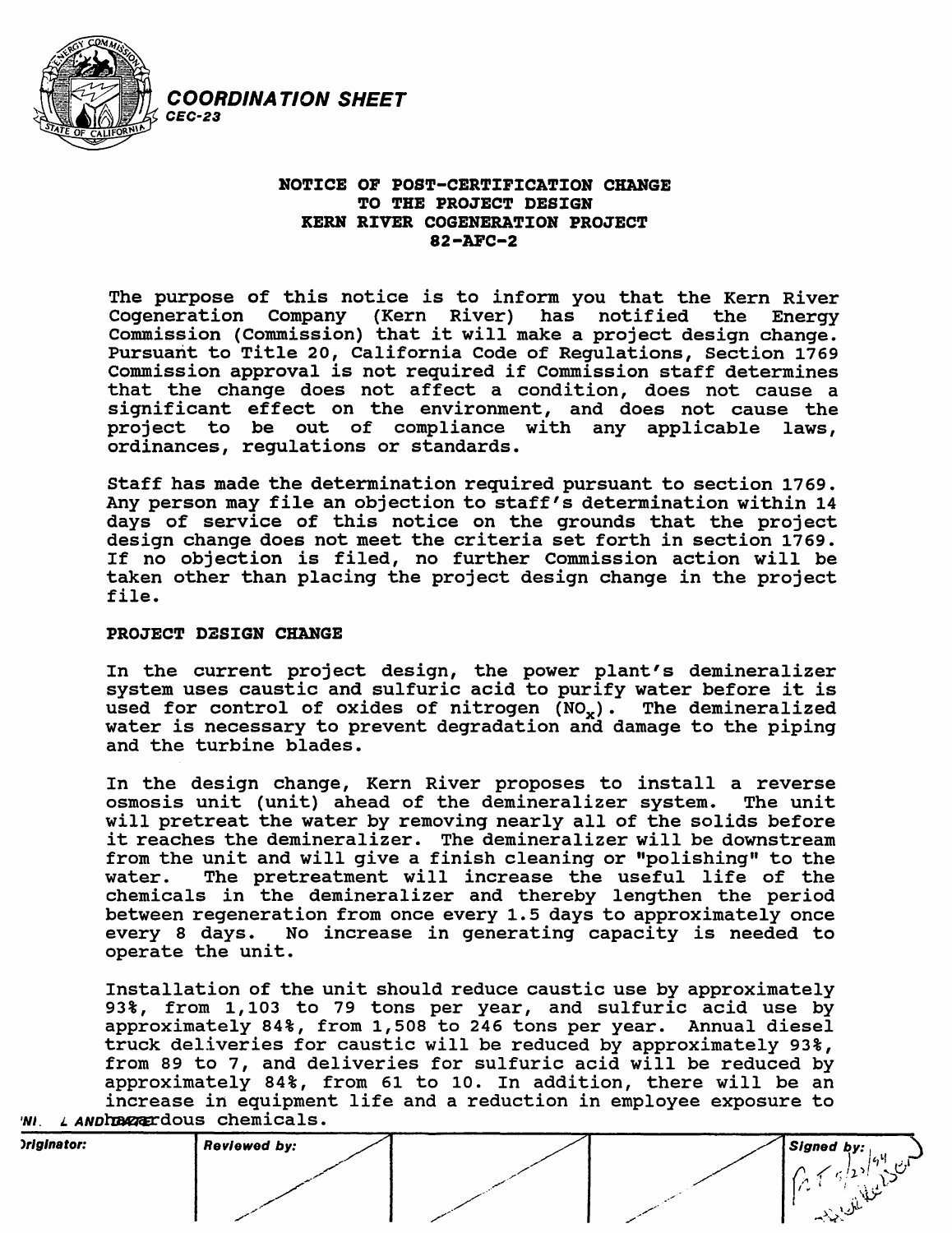

# NOTICE OF POST-CERTIFICATION CHANGE TO THE PROJECT DESIGN KERN RIVER COGENERATION PROJECT 82-AFC-2 -AFC-2<br>Kern<br>to inform us

The purpose of this notice is to inform you that the Kern River Cogeneration Company (KRCC) has notified the Energy Commission that it will make a project design change. Pursuant to Title 20, California Code of Regulations, Section 1769 commission approval is not required if Commission staff determines that the change does not affect a condition, does not cause a significant effect on the environment, and does not cause the project to be out of compliance with any applicable laws, ordinances, regulations or standards.

Staff has made the determination required pursuant to section 1769. Any person may file an objection to staff's determination within 14 days of service of this notice on the grounds that the project design change does not meet the criteria set forth in section 1769. If no objection is filed, no further Commission action will be taken other than placing the project design change in the project file.

## PROJECT DESIGN CHANGE

COORDINATION SHEET

In the current project design, the power plant's demineralizer system uses caustic and sulfuric acid to purify water before it is used for control of oxides of nitrogen  $(NO_x)$ . The demineralized water is necessary to prevent degradation and damage to the piping and the turbine blades.<br> $\overrightarrow{L}$ 

r: The the design change, KREC proposes to install a Reverse Osmosis<br>Init (ROU) ahead of the demineralizer system. The ROU/Will pretreat the water by removing nearly all of the solids before it reaches the demineralizer. The demineralizer will be downstream  $\sim$   $\sim$   $\sim$  the  $\rm \ddot{R}$  and will give a finish cleaning or "polishing" to the water. The pretreatment will increase the useful life of the The pretreatment will increase the useful life of the chemicals in the demineralizer and thereby lengthen the period between regeneration from once every 1.5 days to approximately once<br>every 8 days. No increase in generating capacity is needed to No increase in generating capacity is needed to operate the ROU.<br>vill

v $\dot{w}$  wit  $\overrightarrow{w}$  or  $\dot{v}$  and  $\dot{v}$  should reduce caustic use by approximately 115 carracion or enc<sub>atio</sub> bhoura readed cadoric doc by approximately approximately 84%, from 1,508 to 246 tons per year. Annual diesel truck deliveries for caustic will be reduced by approximately 93%, from 89 to 7, and deliveries for sulfuric acid will be reduced by approximately 84%, from 61 to 10. In addition, there will be an increase in equipment life and a reduction in employee exposure to 'N<sub>I</sub> .L AND DEATErdous chemicals.

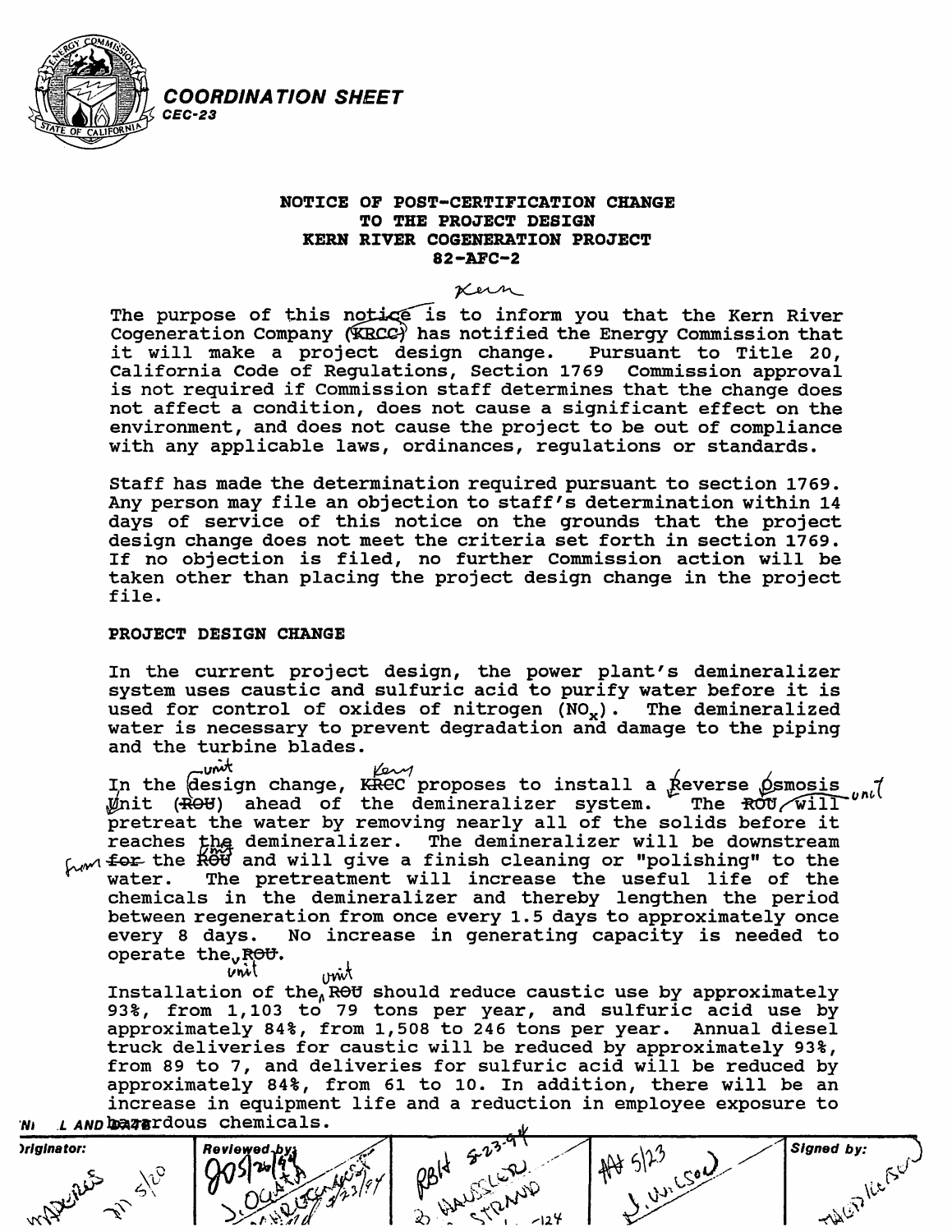# PUBLIC NOTICE INFORMATION FORM CEC 19 (Rev. 9/92)

Date Submitted

| CEC 19 (Rev. 9/92)                                                                                                           |                        |            |                              | 5/24/94                                                                      |
|------------------------------------------------------------------------------------------------------------------------------|------------------------|------------|------------------------------|------------------------------------------------------------------------------|
| Notice Title<br>:OGENERATION (82-AFC-2C) AND SYCAMORE COGENERATION (84-AFC-6C)                                               |                        |            |                              | (2) NOTICE OF POST-CERTIFICATION CHANGE TO THE PROJECT DESIGN FOR KERN RIVER |
| <b>Staff Contact</b>                                                                                                         |                        | Phone      |                              | Summary of workshop/meeting and items to be discussed (attach additional     |
| TERRY MADEROS                                                                                                                |                        | $4 - 5191$ | sheets, if necessary)        |                                                                              |
| 1. Division Chief                                                                                                            |                        | Date       |                              |                                                                              |
| 2. Publications. Any publications listed in the notice must be verified by the<br>Publications Unit of availability. (1 Day) |                        | Date       |                              |                                                                              |
| 3. Media & Public Communications/Secretariat (2 Days)                                                                        |                        | Date       |                              |                                                                              |
| final<br>draft                                                                                                               |                        |            |                              |                                                                              |
| 4. General Counsel: (2 Days)<br>fay mayat                                                                                    |                        | Date<br>5, |                              |                                                                              |
| 5. Public Adviser (1 Day)                                                                                                    |                        | Date       |                              |                                                                              |
| 6. Executive Office (1 Day)                                                                                                  |                        | Date       |                              |                                                                              |
| 7. Presiding Commissioner Approval (1 Day)                                                                                   |                        | Date       |                              |                                                                              |
| il Room                                                                                                                      |                        | Dato       |                              |                                                                              |
| Meeting is being held by:                                                                                                    |                        |            |                              |                                                                              |
| □ Full Commission                                                                                                            | □ Commission Committee |            | <b>D</b> Staff               | o<br>(Other)                                                                 |
| Describe any legal or Commission deadlines imposed.                                                                          |                        |            |                              |                                                                              |
| Date(s) of meeting:                                                                                                          |                        |            |                              |                                                                              |
| Location of meeting:                                                                                                         |                        |            |                              |                                                                              |
|                                                                                                                              |                        |            |                              |                                                                              |
| Start Time:                                                                                                                  | <b>Finish Time:</b>    |            | <b>Estimated Attendance:</b> |                                                                              |
|                                                                                                                              |                        |            |                              |                                                                              |

Maling Ust(a) to which nodco should be aont:

789 & 796

 $Y$ es

\_Yea \_No

\_\_\_\_\_\_\_\_\_\_

 $\overline{\phantom{a}}$ No

Court Reporter Required? Reimbursable Project

Charge Code

.nents:

: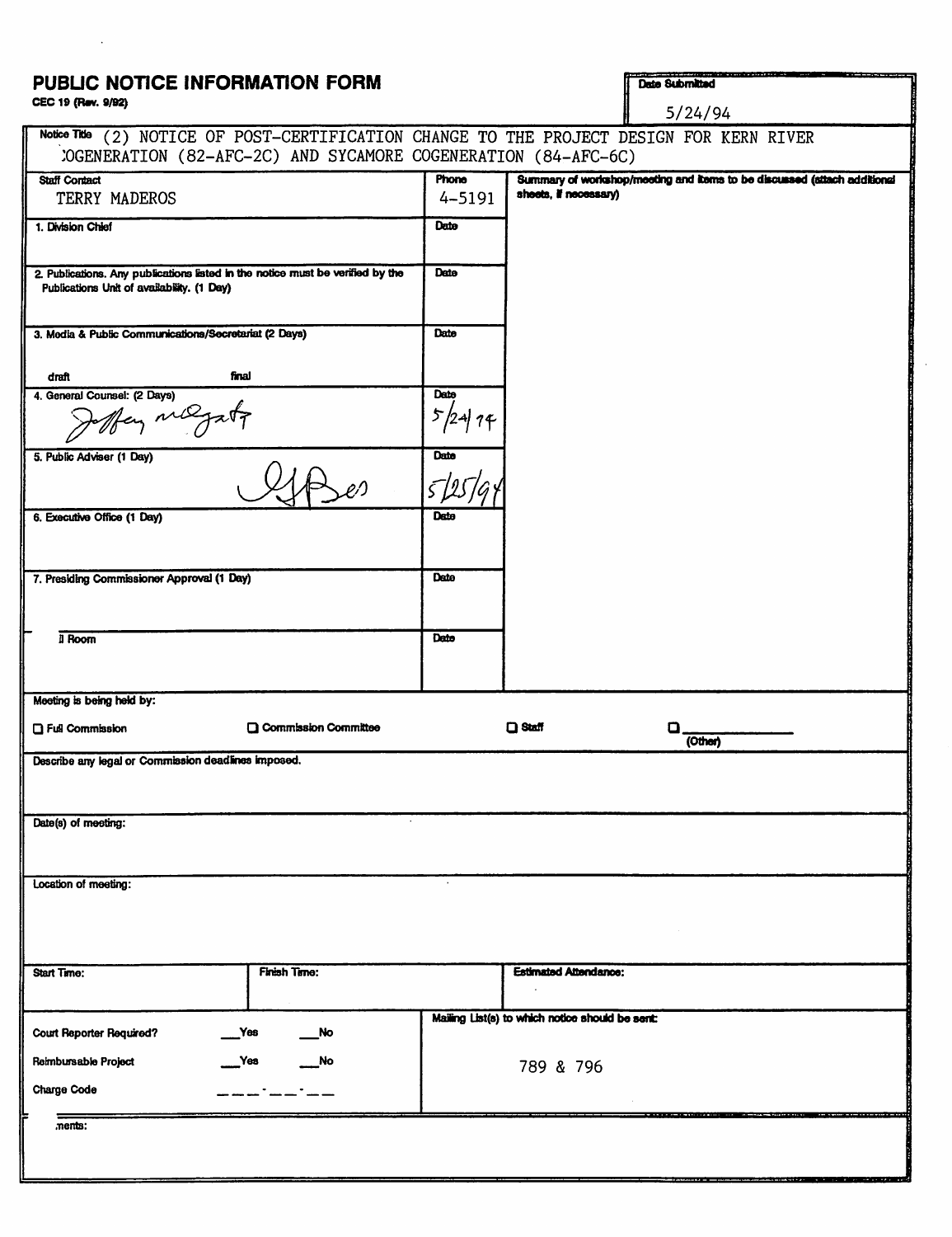COMPLIANCE UNIT **PROJECT CHANGE**  TRANSMITTAL AND COORDINATION SHEET

| $C/M$ LOG $#$ : | $94 - 0011( - )$ |
|-----------------|------------------|
| Project Name:   | Kern River Cogen |
| File $#$ :      | $82 - AFC - 2$   |
| Date Logged:    | 04/20/94         |

A. SUMMARY

| $\cdot$ $\cdot$ $\cdot$ | m<br>$\mathcal{U} \subset \mathcal{A}$ |  |
|-------------------------|----------------------------------------|--|
|                         |                                        |  |

Compliance PM: \_Terry Maderos \_\_\_\_\_\_\_\_\_\_\_\_\_\_\_\_\_\_\_\_\_\_ DUE DATE: 05/04/94

AMENDMENT REQUEST: Change to the Project Design to allow the installation of a Reverse Osmosis Unit to work in conjunction with the power plant's water demineralizer system. --------------------------- **AFFECTED CONDITION(s):** \_Project Design \_\_\_\_\_\_\_\_\_\_\_\_\_\_\_\_\_\_\_\_ \_

Compliance Unit believes this is an: X Insignificant Change; OR a SIMPLE, NONCONTROVERSIAL, COMPLEX, CONTROVERSIAL Amendment.

SPECIAL INSTRUCTIONS: Please let me know by FRIDAY, 05/04, if you cannot make the due date. ALSO, This unit is leased for a 3-year trial program

B. TECHNICAL STAFF REVIEW:

Review the attached proposal, applicable condition(s) & check the appropriate box. Indicate if other conditions affected. Attach analysis per Compliance format or attach data request as necessary. Include all pertinent ROCs. **If you need more review time, contact the CPM** 

|  |                                                               |  | Agree with NO Significant $\Box$ Disagree with NO Significant Impact<br>Environment Impact $\Box$ (ATTACH ANALYSIS) |  |
|--|---------------------------------------------------------------|--|---------------------------------------------------------------------------------------------------------------------|--|
|  | Additional Data Needed<br>(ATTACH MEMO WITH DATA<br>REQUESTS) |  | Responsible/Delegate Agency<br>Review Needed (ATTACH<br>EXPLANATION/SCHEDULE)                                       |  |
|  |                                                               |  | Does not Affect My<br>Technical Area                                                                                |  |
|  | Staff Comments/Action $l$ ovk <sub>2</sub> oK-                |  |                                                                                                                     |  |

|               | (Initial, Date and Return to Compliance Unit) |    |
|---------------|-----------------------------------------------|----|
| Tech Reviewer | Tech Senior                                   | OМ |
|               |                                               |    |

## **C. COMPLIANCE USE ONLY:**

|             | (Approval for Close-out) |  |                 |            |                                                                      |
|-------------|--------------------------|--|-----------------|------------|----------------------------------------------------------------------|
| RETURN DATE | <b>CPM</b>               |  | C/M UNIT SENIOR | CLOSED OUT | LONG TERM STORAGE<br>LIST $#$ :<br>BOX $#$ :<br>(Describe):<br>OTHER |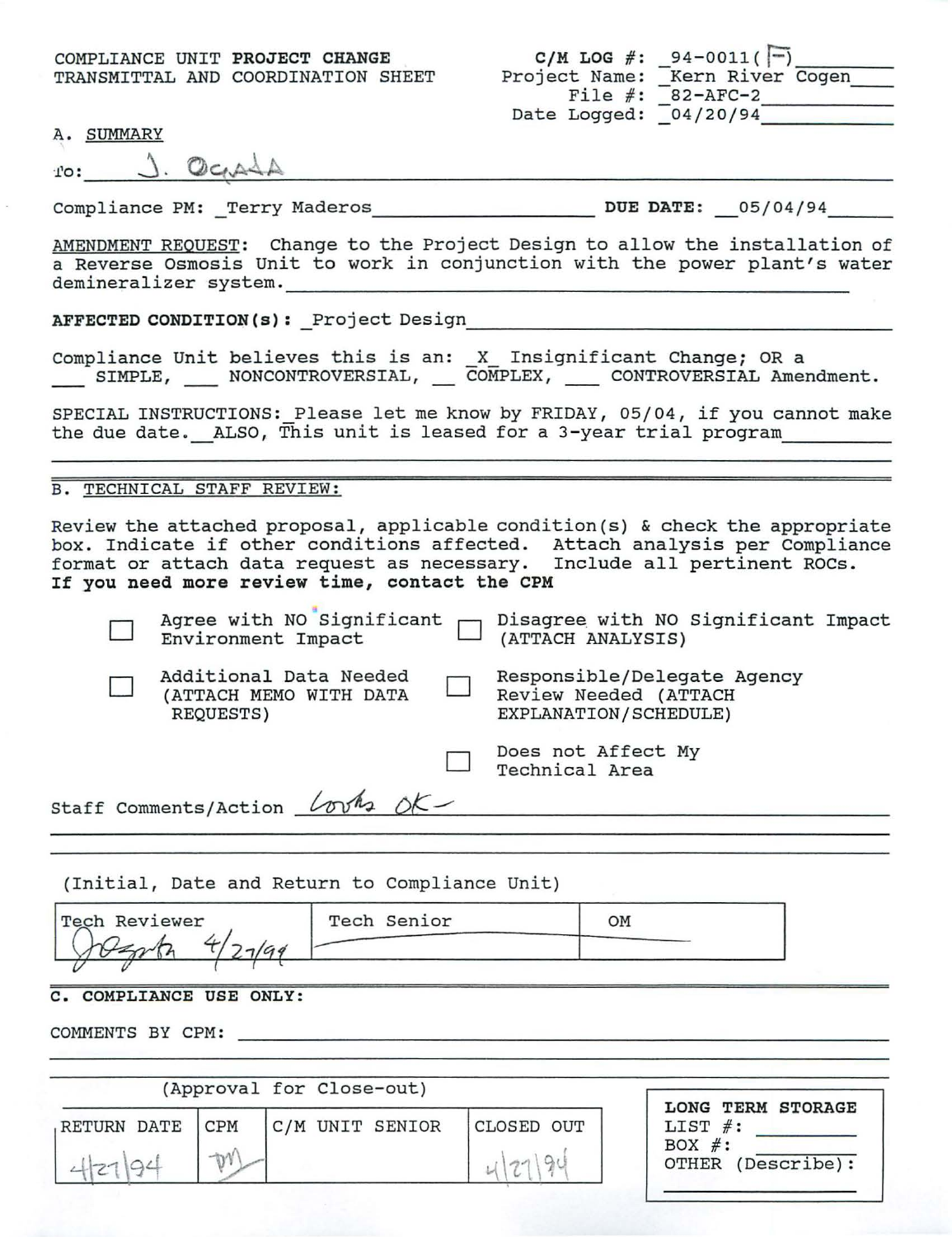COMPLIANCE UNIT PROJECT CHANGE TRANSMITTAL AND COORDINATION SHEET

|                       | C/M LOG #: 94-0011( $\textcircled{F}$ ) |
|-----------------------|-----------------------------------------|
| Project Name:         | Kern River Cogen                        |
| File $#$ :            | $82 - AFC - 2$                          |
| Date Logged: 04/20/94 |                                         |
|                       |                                         |
|                       |                                         |

A. SUMMARY

*ro:* <u>R. Johnson</u>

Compliance PM: Terry Maderos \_\_\_\_\_\_\_\_\_\_\_\_\_ DUE DATE: 05/04/94

AMENDMENT REQUEST: Change to the Project Design to allow the installation of a Reverse Osmosis Unit to work in conjunction with the power plant's water demineralizer system.

AFFECTED CONDZTZON(s): \_Project Design \_\_\_\_\_\_\_\_\_\_\_\_\_\_\_\_\_\_\_\_\_\_\_\_\_\_\_\_\_\_\_\_\_\_\_ \_

Compliance Unit believes this is an: X Insignificant Change; OR a -- SIMPLE,  $\_\_\_\_\_\$  NONCONTROVERSIAL,  $\_\_\_\_\_\_\$  CONTROVERSIAL Amendment.

SPECIAL INSTRUCTIONS: Please let me know by FRIDAY, 05/04, if you cannot make the due date. ALSO, This unit is leased for a 3-year trial program

B. TECHNICAL STAFF REVIEW:

Review the attached proposal, applicable condition(s) & check the appropriate box. Indicate if other conditions affected. Attach analysis per Compliance format or attach data request as necessary. Include all pertinent ROCs. If you need more review time, contact the CPM

|  |                                                                      | Agree with NO Significant Disagree with NO Significant Impact<br>Environment Impact Dartach ANALYSIS) |
|--|----------------------------------------------------------------------|-------------------------------------------------------------------------------------------------------|
|  | Additional Data Needed<br>(ATTACH MEMO WITH DATA<br><b>REQUESTS)</b> | Responsible/Delegate Agency<br>Review Needed (ATTACH<br><b>EXPLANATION/SCHEDULE)</b>                  |
|  |                                                                      | Does not Affect My Socroeonal ONT                                                                     |
|  | <b>Staff Comments/Action</b>                                         |                                                                                                       |

(Initial, Date and Return to Compliance Unit)

| Tech Reviewer | <b>Tech Senior</b> | OМ<br>i saman |
|---------------|--------------------|---------------|
|               |                    |               |

# C. COMPLZANCE USE ONLY:

|                                      |                  | (Approval for Close-out) |            | <b>LONG TERM STORAGE</b>                     |
|--------------------------------------|------------------|--------------------------|------------|----------------------------------------------|
| <b>RETURN DATE</b><br>$\sim$<br>125' | ICPM<br>$\gamma$ | <b>C/M UNIT SENIOR</b>   | CLOSED OUT | LIST $#$ :<br>BOX $#$ :<br>OTHER (Describe): |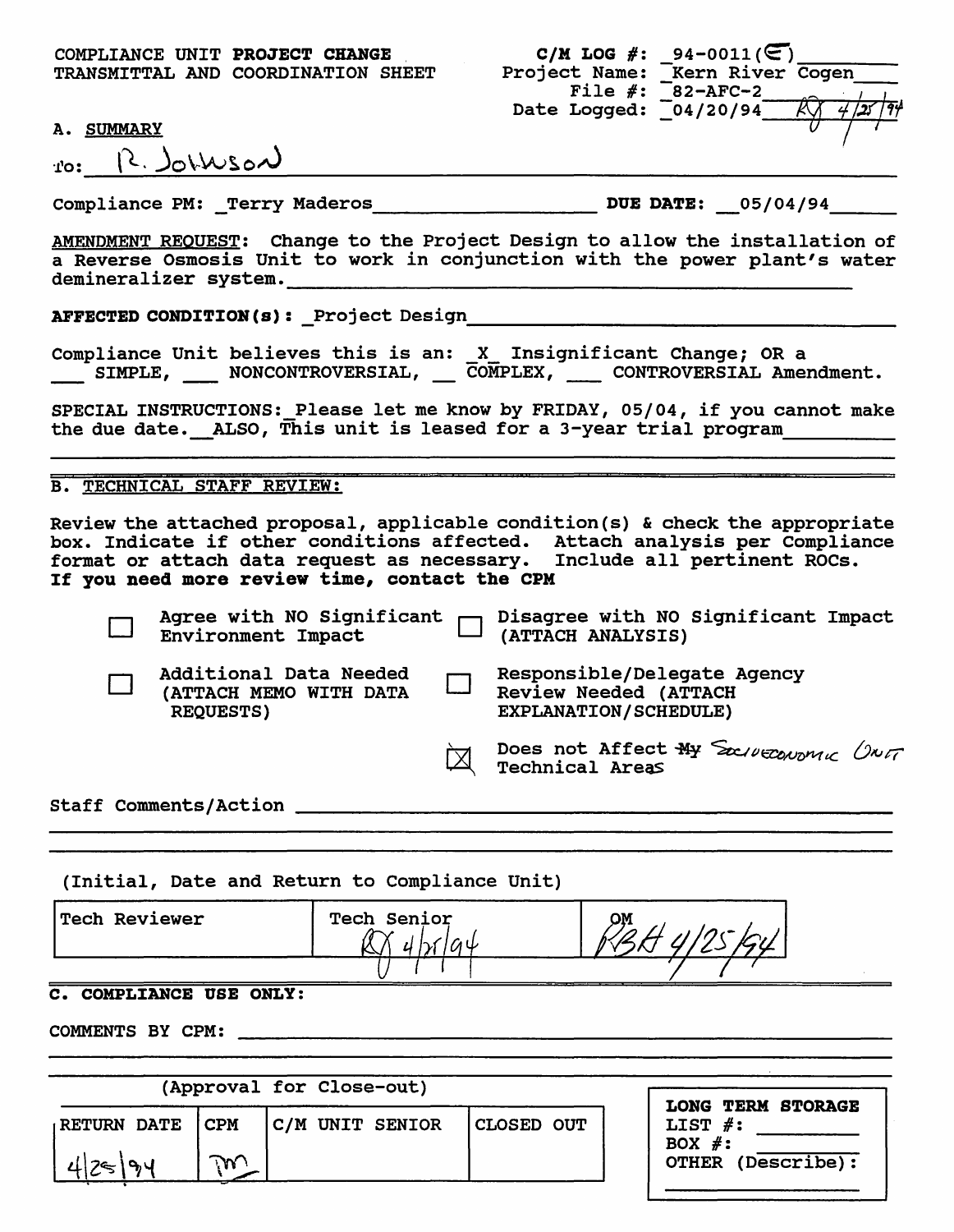| C/M LOG $#$ : | $94 - 0011$ (D)                    |
|---------------|------------------------------------|
| Project Name: | Kern River Cogen                   |
|               | File $\#$ : $\sqrt{-82 - AFC - 2}$ |
| Date Logged:  | 04/20/94                           |

A. SUMMARY

| ∙ro∙ | B. JULIAN Boto |  |
|------|----------------|--|
|      |                |  |

Compliance PM: \_Terry Maderos\_\_\_\_\_\_\_\_\_\_\_\_\_\_\_\_\_\_\_\_\_\_\_\_DUE DATE: 05/04/94

AMENDMENT REQUEST: Change to the Project Design to allow the installation of a Reverse Osmosis Unit to work in conjunction with the power plant's water demineralizer system.

**AFFECTED CONDITION(s):** Project Design

Compliance Unit believes this is an: X Insignificant Change; OR a<br>SIMPLE, MONCONTROVERSIAL, COMPLEX, CONTROVERSIAL Amendment.

SPECIAL INSTRUCTIONS: Please let me know by FRIDAY, 05/04, if you cannot make the due date. ALSO, This unit is leased for a 3-year trial program

# B. TECHNICAL STAFF REVIEW:

Review the attached proposal, applicable condition(s) & check the appropriate box. Indicate if other conditions affected. Attach analysis per Compliance format or attach data request as necessary. Include all pertinent ROCs. If you need more review time, contact the CPM

| 网 |                                                                      | Agree with NO Significant Disagree with NO Significant Impact<br>Environment Impact [1] (ATTACH ANALYSIS) |
|---|----------------------------------------------------------------------|-----------------------------------------------------------------------------------------------------------|
|   | Additional Data Needed<br>(ATTACH MEMO WITH DATA<br><b>REQUESTS)</b> | Responsible/Delegate Agency<br><b>Review Needed (ATTACH</b><br>EXPLANATION/SCHEDULE)                      |
|   |                                                                      | <b>Does not Affect My<br/>Technical Area</b>                                                              |
|   | Staff Comments/Action Reconners APPROVAL 13                          |                                                                                                           |

(Initial, Date and Return to Compliance Unit)

Tech Reviewer Tech Senior OM B 4RL 5 4/21/94  $\approx$  1-4 Tach

# C. COMPLZANCE USE ONLY:

|                    | (Approval for Close-out) | <b>LONG TERM STORAGE</b> |                   |  |                                                         |
|--------------------|--------------------------|--------------------------|-------------------|--|---------------------------------------------------------|
| <b>RETURN DATE</b> | ICPM                     | C/M UNIT SENIOR          | <b>CLOSED OUT</b> |  | LIST $\#$ :<br>BOX $#$ :<br>(Describe):<br><b>OTHER</b> |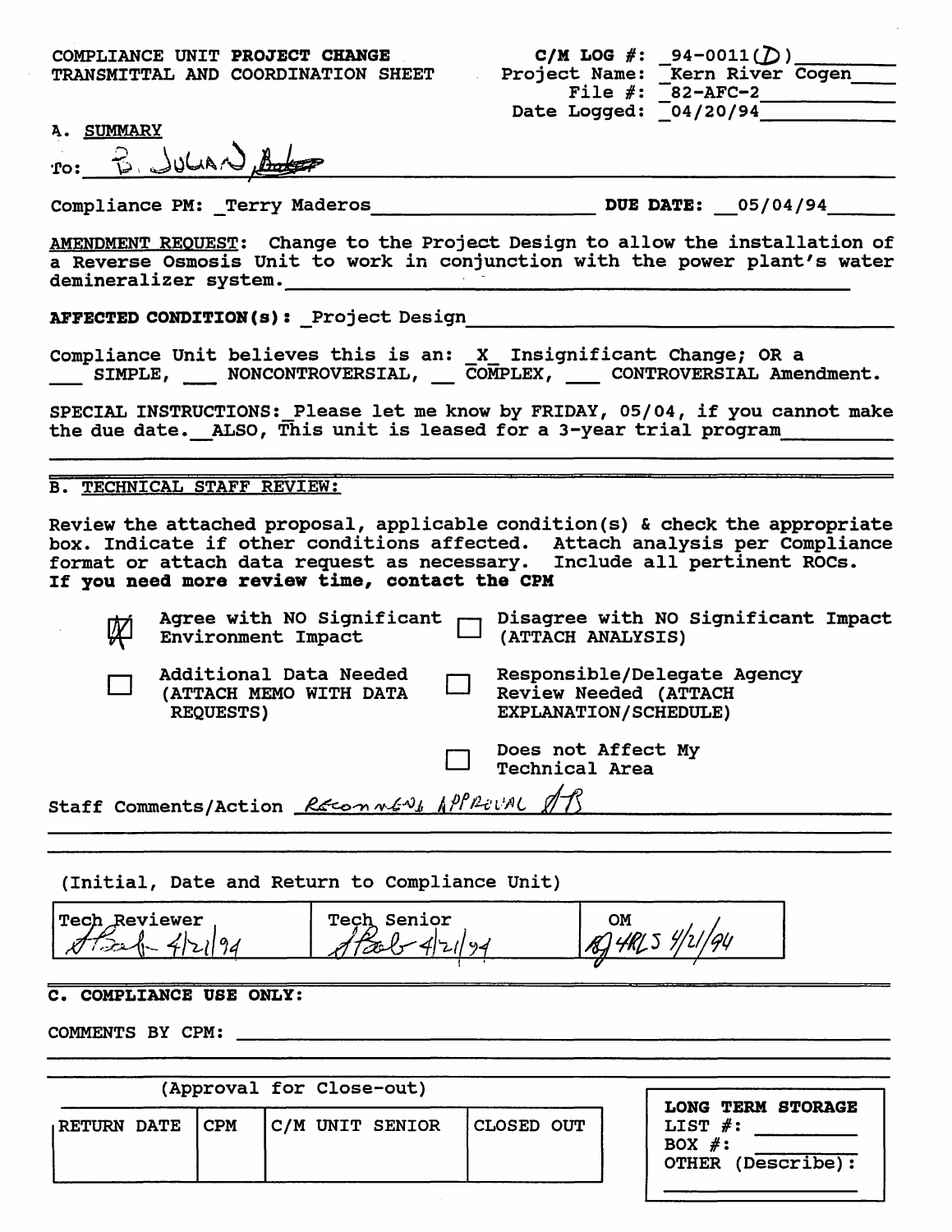CCMPLIANCE UNIT PROJECT CHANGE TRANSMITTAL AND COORDINATION SHEET

|               | C/M LOG #: $94-0011($ () |
|---------------|--------------------------|
| Project Name: | Kern River Cogen         |
| File $#$ :    | $82 - AFC - 2$           |
| Date Logged:  | $\sqrt{04/20/94}$        |

## A. SUMMARY

 $10: 7. 10466$ 

Compliance PM: \_Terry Maderos \_\_\_\_\_\_\_\_\_\_ DUE DATE: \_05/04/94 \_\_ \_

AMENDMENT REQUEST: Change to the Project Design to allow the installation of a Reverse Osmosis Unit to work in conjunction with the power plant's water demineralizer system. ----------------------------- ~FECTEDCO~ITI~(s):~rojectDesign \_\_\_\_\_\_\_\_\_\_\_\_\_\_\_\_\_\_\_ <sup>~</sup>

compliance Unit believes this is an: \_x\_ Insignificant Change; OR a SIMPLE, NONCONTROVERSIAL, COMPLEX, CONTROVERSIAL Amendment.

SPECIAL INSTRUCTIONS: Please let me know by FRIDAY, 05/04, if you cannot make the due date. ALSO, This unit is leased for a 3-year trial program

B. TECHNICAL STAFF REVIEW:

Review the attached proposal, applicable condition(s) & check the appropriate box. Indicate if other conditions affected. Attach analysis per Compliance format or attach data request as necessary. Include all pertinent ROCs. If you need more review time, contact the CPM

| 囚 |                                                                      | Agree with NO Significant Disagree with NO Significant Impact<br>Environment Impact (ATTACH ANALYSIS) |
|---|----------------------------------------------------------------------|-------------------------------------------------------------------------------------------------------|
|   | Additional Data Needed<br>(ATTACH MEMO WITH DATA<br><b>REQUESTS)</b> | Responsible/Delegate Agency<br><b>Review Needed (ATTACH</b><br>EXPLANATION/SCHEDULE)                  |
|   |                                                                      | Does not Affect My<br><b>Technical Area</b>                                                           |
|   | <b>Staff Comments/Action</b>                                         |                                                                                                       |

(Initial, Date and Return to Compliance Unit)

Tech Reviewer PBH 4/28/44  $4/24/$ 

# C. COMPLIANCE USE ONLY:

|                    |      | (Approval for Close-out) |                              |                                                                                    |
|--------------------|------|--------------------------|------------------------------|------------------------------------------------------------------------------------|
| <b>RETURN DATE</b> | ICPM | C/M UNIT SENIOR          | <b>CLOSED OUT</b><br>4129104 | <b>LONG TERM STORAGE</b><br>LIST $#$ :<br>BOX $#$ :<br>(Describe):<br><b>OTHER</b> |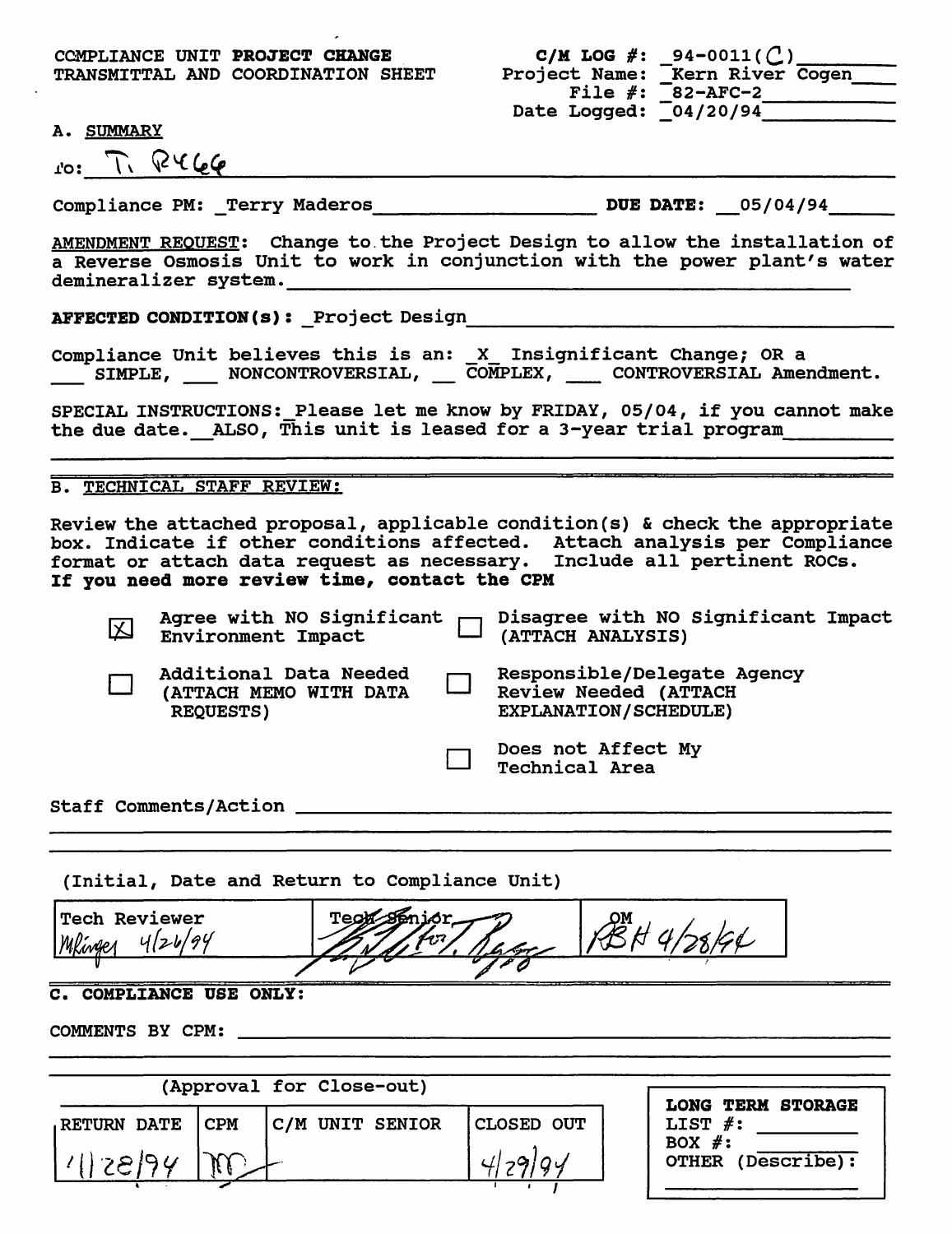C0MPLIANCE UNIT PROJECT CHANGE TkANSMITTAL AND COORDINATION SHEET

|               | C/M LOG #: _94-0011( $\left\langle \right\rangle$ ) |
|---------------|-----------------------------------------------------|
| Project Name: | Kern River Cogen                                    |
| File $#$ :    | <b>82-AFC-2</b>                                     |
| Date Logged:  | $\sqrt{04/20/94}$                                   |

A. SUMMARY

|     | A. SUMMARY |  |
|-----|------------|--|
| ro: | A, TOOKER  |  |

compliance PM: Terry Maderos \_\_\_\_\_\_\_\_\_\_ DUE DATE: \_05/04/94 \_\_ \_

AMENDMENT REQUEST: Change to the Project Design to allow the installation of a Reverse Osmosis Unit to work in conjunction with the power plant's water demineralizer system. ------------------------- llFECTEDC~ITI~(s):yrojectDesign \_\_\_\_\_\_\_\_\_\_\_\_\_\_\_\_\_\_ <sup>~</sup>

Compliance Unit believes this is an: \_X\_ Insignificant Change; OR a<br>\_\_\_\_ SIMPLE, \_\_\_\_ NONCONTROVERSIAL, \_\_\_ COMPLEX, \_\_\_\_ CONTROVERSIAL Amendment.

SPECIAL INSTRUCTIONS: Please let me know by FRIDAY, 05/04, if you cannot make the due date. ALSO, This unit is leased for a 3-year trial program

## B. TECHNICAL STAFF REVIEW:

Review the attached proposal, applicable condition(s) & check the appropriate box. Indicate if other conditions affected. Attach analysis per Compliance format or attach data request as necessary. Include all pertinent ROCs. If you need more review time, contact the CPM

|                                                                      | Agree with NO Significant   Disagree with NO Significant Impact<br>Environment Impact   (ATTACH ANALYSIS) |  |
|----------------------------------------------------------------------|-----------------------------------------------------------------------------------------------------------|--|
| Additional Data Needed<br>(ATTACH MEMO WITH DATA<br><b>REQUESTS)</b> | Responsible/Delegate Agency<br><b>Review Needed (ATTACH</b><br>EXPLANATION/SCHEDULE)                      |  |
|                                                                      | Does not Affect My<br><b>Technical Area</b>                                                               |  |
| <b>Staff Comments/Action</b>                                         |                                                                                                           |  |

|  |  |  | (Initial, Date and Return to Compliance Unit) |  |
|--|--|--|-----------------------------------------------|--|
|  |  |  |                                               |  |

Tech/Senior ewer  $\frac{1}{2}$ OM  $2\sqrt[3]{44}$ 

#### COMPLIANCE USE ONLY:  $\overline{\mathbf{c}}$ .

| <b>LONG TERM STORAGE</b><br>LIST $#$ :<br>BOX $\#$ :<br>$(Describe)$ :<br><b>OTHER</b> |
|----------------------------------------------------------------------------------------|
|                                                                                        |